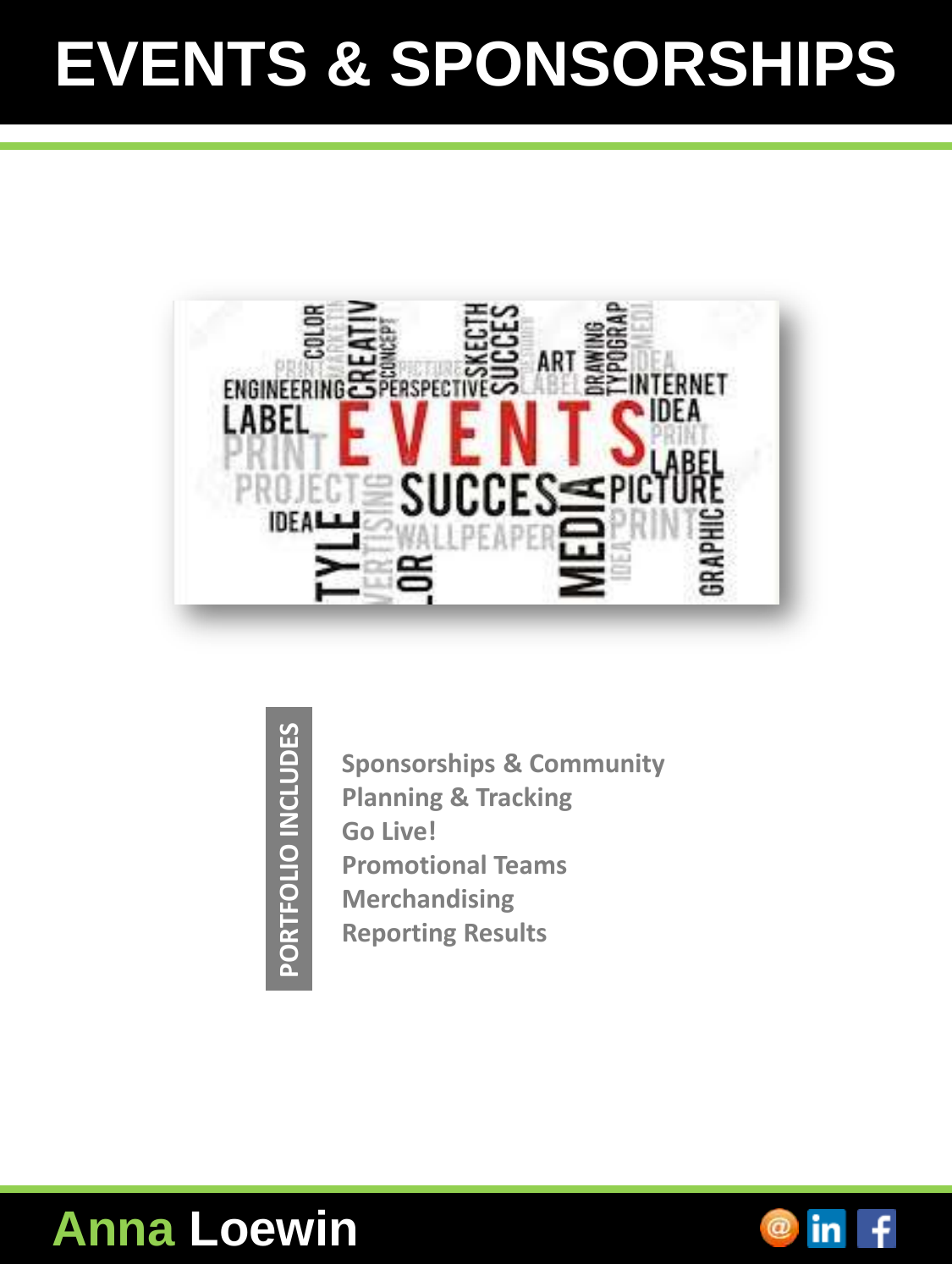## **SPONSORSHIPS & COMMUNITY**

**EVENT STEWARDSHIP DRIVEN BY NEED, NOT PROFIT** to provide greater support of local initiatives, helping nonprofits grow awareness of causes.



**RESULTS:** Community action raises knowledge and interest without the push of company branding and sales – caring engagement to build strong relations in communities and to financially support non-profits.



Let music ring. Let children sing.

Join the T-Molair " hands to calchesting hamas of par Macizan havings. He a harm to fian Jose schools wed meast advantue. Sign up for a twee face your agreement artif. T-Modia rose through<br>Dutcher (Fist, 9006 and well make a stundian in your name for the Mexican Hertinge Corporation

-Mobile-San José Mariachi and **Méxican Heritage Festival** PRESENTADO POR O



**Bistan Character** 

**F** + Mabile +

**HELPING TO HEAL A COMMUNITY'S HEART** NO TOWERS SPORT CELL A THE DESIGN CONTRACT OF THE RESIDENCE OF A SPACE CHEMICAL SPACE CONTRACT OF A SPACE CHEMICAL SPACE COMPANY **FUNDRAISER** \$20 minimum donation at the doors

Colorado fo

**TARGETED SPONSORSHIPS** focused on company segmentation goals, crafting branding by niche and venue.

**RESULTS:** Relatable, long-term branding sponsorships that not only increases awareness, but consideration due to committed support of popular events in communities.

A Tribute to the Heroes of Our Heritage

#### NBA team and player assets will be utilized to promote Sidekick 4G and drive business locally

**TENNIA** 





Del 20 al 27 de septiembre del 9

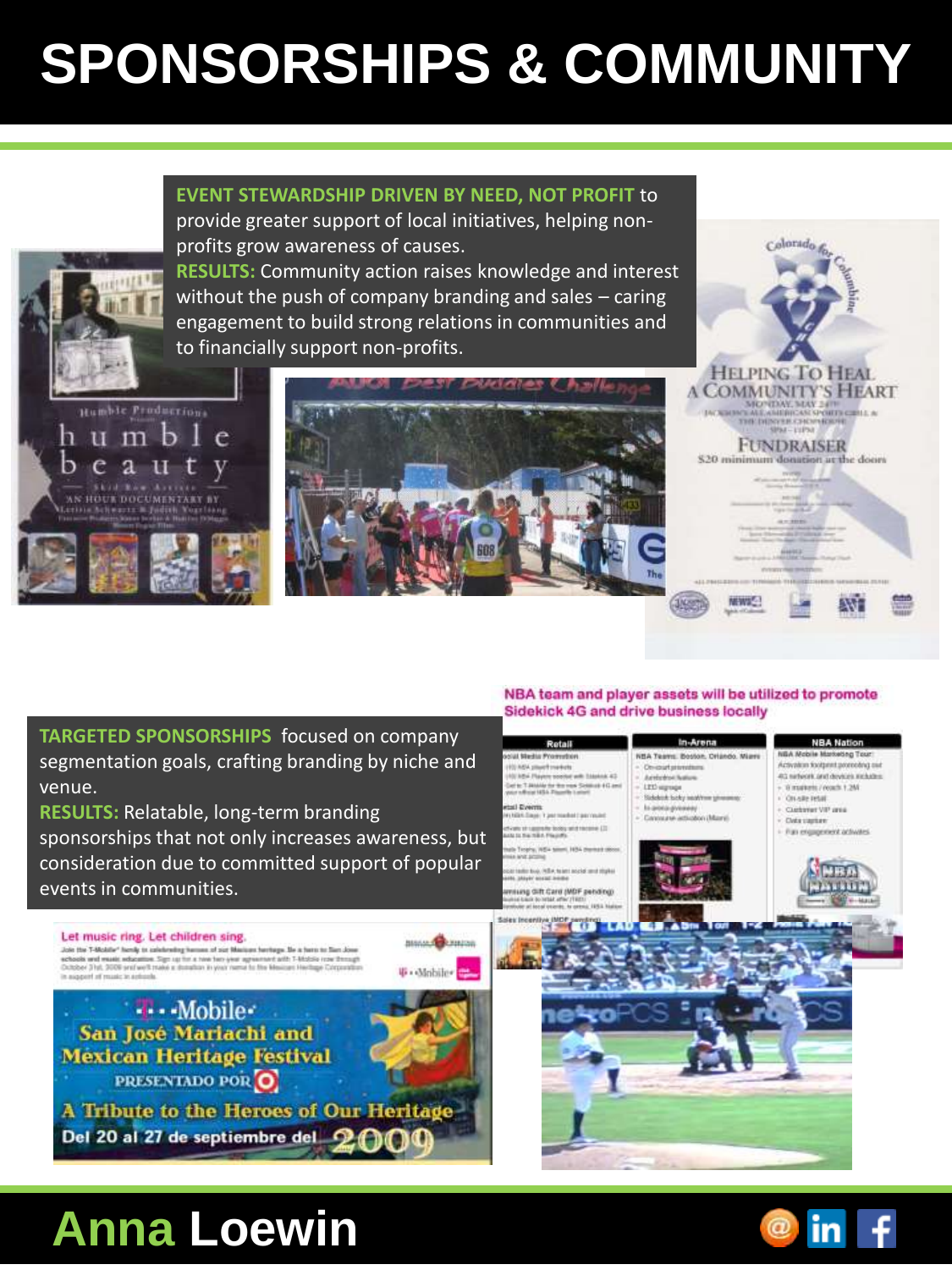# **PLANNING & TRACKING**

#### **Mobile Makeover**

#### Attention Los Angeles!

Events happening in your market

.<br>Starting Wednesday, May 13, T-Mobile will be in your area to makeover your market with 28 events to promote the Mobile Make<br>campaign with a series of fun and interactive promotional activities targeted directly to potent

gh impact locations and events to engage customers to participal<br>wn a demo of how BillShrink, a third-party resource, can help cus Vobile Makeover, During an Interaction, customers will be sho<br>he interaction to the first will have made that winning made and



Demo and Consterar: Teams will<br>thinks has the best coverage & pri

ms will also distribute collateral that e



If a customer comes into the store with a makeover results card or n<br>process and offer to help set them up with the best handset and rate

es who interact with the Street Teams will also be given the chance to 'Text to Wir<br>; Memoir, Behold or Gravity with one year of free T-Mobile service.

|  | Event Dates and Locations: |  |
|--|----------------------------|--|

| мана апо поминять: |         |                                  |                      |
|--------------------|---------|----------------------------------|----------------------|
| May 13             | 8am-7pm | Pershing Square Area             | 6th Street           |
| May 13             | Sam-Tom | Hollywood & Highland Center Area | Hollywoo<br>Kodak Ci |
| May 13             | Sam-7pm | Westwood Area                    | Wisher.              |
| May 13             | 8am-7pm | Third Street Promenade Area      | 3rd Street           |

Please share this document with your team in your

**DETAILED PLANNING WITH TRAINING** of every aspect in the promotional process, from the staff to the consumer perspectives.

Los Angeles: Fiesta Broadway Layout

**RESULTS:** Clear, detailed planning addresses 'what if' scenario planning, anticipating positive and negative event outcomes, alleviating unneeded stress when executing..

Using Amazon CloudFront to Protect Your Content Delivery via Geo-Restriction, Private Content, and Custom SSL Certificates 2/4/2014 10:00 AM NA YES: will use Go To Webinar since new platform will not meet timing needs (Vijayaraghavan, Venkat) 105-942-539 (702) 489-0003 824-147-737 https://attendee.gotowebinar.com/register/4139542886387230465 2-Jan 2-Jan https://na3.salesforce.com/70150000000t6ll 4-Feb 4-Feb N/A w/ GTW 4-Feb http://youtu.be/tpdlVrliMf0 5-Feb http://www.slideshare.net/AmazonWebServices/cloud-front-security-webinar-v2 6-Feb 4-Feb 4-Feb 7-Feb

Amazon RDS for MySQL: Migration and Best Practices 2/25/2014 11:00 AM NA 105-510-027(415) 655-0061 748-946-803 https://attendee.gotowebinar.com/register/6212394984776388866 4-Feb 5-Feb https://na3.salesforce.com/70150000000tGjg 25-Feb 25-Feb N/A w/ GTW 25-Feb http://youtu.be/TT1M\_XRAlQo 26-Feb http://www.slideshare.net/AmazonWebServices/aws-webcast-31636793 26-Feb 25-Feb 25-Feb 28-Feb ,我们也不会有一个人的事情。""我们的事情,我们也不会有一个人的事情。""我们的事情,我们的事情,我们的事情,我们的事情,我们的事情,我们的事情,我们的事情,我<br>第一百一十一章 我们的事情,我们的事情,我们的事情,我们的事情,我们的事情,我们的事情,我们的事情,我们的事情,我们的事情,我们的事情,我们的事情,我们的事情,

| <b>WEBINAR CHECKLIST</b>                                         |            |             |           |                 |                |                                                     |               |                                                   |                                |                       |
|------------------------------------------------------------------|------------|-------------|-----------|-----------------|----------------|-----------------------------------------------------|---------------|---------------------------------------------------|--------------------------------|-----------------------|
| <b>Updated: 8-28-2014</b>                                        |            |             |           |                 |                |                                                     | TO DO         |                                                   | CLEAN UP Complete              |                       |
|                                                                  |            |             |           |                 |                |                                                     |               |                                                   |                                |                       |
|                                                                  |            |             |           |                 |                |                                                     |               |                                                   | <b>AC Seminar</b>              |                       |
|                                                                  |            |             |           |                 | Event ID/      |                                                     |               | Event                                             | Room URL/                      |                       |
|                                                                  | Webinar    | Webinar     |           |                 | AC.<br>Seminar | Conference                                          |               | Conference Creation &<br>Call PIN or Registration | Conference<br>Room             | CO Email w<br>Links & |
| <b>Webinar Name</b>                                              | Date       | Time        | GEO       | Special<br>Case |                | Room Size Call Number                               | Access        | URL                                               | <b>Booking Date Tagged Reg</b> |                       |
| The Business Value of Running SAP Solutions on the AWS Cloud     | 10/29/2013 | 9:00 AM     | NA        | YES: Go wi      | 669939         |                                                     |               |                                                   |                                |                       |
| The Business Value of Running SAP Solutions on the AWS Cloud     | 10/29/201  | 9:00 PM     | <b>NA</b> | YES: Go w       | 669940         |                                                     |               |                                                   |                                |                       |
| Implementing SAP Solutions on the AWS Cloud                      | 10/30/201  | 9:00 AM     | <b>NA</b> | YES: Go y       | 669949         |                                                     |               |                                                   |                                |                       |
| Implementing SAP Solutions on the AWS Cloud                      | 10/30/201  | 9:00 PM     | <b>NA</b> | YES: Go wi      | 669950         |                                                     |               |                                                   |                                |                       |
| AWS Compliance Forum Introduction                                | 10/31/2013 | 10:00 AM    | <b>NA</b> |                 |                | 697780 (855) 896-8946                               | 93174620      |                                                   |                                |                       |
| Getting Started on AWS for Development and Test                  | 11/5/2013  | 10:00 AM    | <b>NA</b> | YouTube         |                | 697499 (855) 236-5058                               | 94500216      |                                                   |                                |                       |
| Getting Started with Amazon Web Services                         | 11/6/201   | 10:00 AM    | <b>NA</b> |                 |                | 697158 (855) 896-0362                               | 94234596      |                                                   |                                |                       |
| Using Amazon CloudFront to Accelerate Your Static, Dynamic, and  | 11/7/201   | 10:00 AM    | <b>NA</b> | YES: hold       |                | 700642 (855) 896-0362                               | 93730408      |                                                   |                                |                       |
| Shift into Overdrive with Birst and Amazon Redshift              | 11/7/201   | 10:00 AM    | <b>NA</b> | YES: no in N/A  |                | N/A                                                 | N/A           | N/A                                               | N/A                            | N/A                   |
| [PARTNER] Improve Your Enterprise BI Capabilities and Control IT | 11/19/201  | 10:00 AM    | <b>NA</b> | YFS: Maya       |                | 692314 (855) 896-0362                               | 91120930 MAYA |                                                   | MAYA                           | MAYA                  |
| What is Cloud Computing?                                         | 11/20/2013 | 9:00 AM NA  |           | YES: additi     |                | 656856 (855) 896-0362                               | 20984847      |                                                   |                                |                       |
| [PARTNER] Optimize Amazon EC2 Reserved Instance Purchases w      | 11/20/201  | 10:00 AM NA |           | YES: Maya       |                | 698937 (855) 236-5058                               | 91124276 MAYA |                                                   | MAYA                           | MAYA                  |
| Securing the Microsoft Windows Platform on Amazon Web Servio     | 12/3/2013  | 9:00 AM     | <b>NA</b> | 678516          |                | 668553 (855) 896-8946                               | 32843367      |                                                   |                                |                       |
| [PARTNER] Deliver Agile Reporting and Analytics in the Cloud     | 12/4/201   | 10:00 AM NA |           | YES: Mava       |                | 706012 (855) 251-3872                               | 10622329 MAYA |                                                   | MAYA                           | MAYA                  |
| The Business Value of Running SAP Solutions on the AWS Cloud     | 12/5/2013  | 9:00 AM     | NA        | Per Andre       |                | 669946 (734) 385-2443                               | 30039875      |                                                   |                                |                       |
| [PARTNER] Real-Time Application Monitoring and Insights with L   | 12/5/201   | 10:00 AM    | <b>NA</b> | YES: Mava       |                | 709866 MAYA                                         | <b>MAYA</b>   | MAYA                                              | MAYA                           | MAYA                  |
| Introducing Amazon RDS for PostgreSQL                            | 12/5/2013  | 11:00 AM    | <b>NA</b> |                 |                | 711807 (855) 251-3872                               | 97991697      |                                                   | 8-Nov                          | 8-Nov                 |
| [KINDLE] What is Kindle Worlds?                                  | 12/5/201   | 1:00 PM     | <b>NA</b> | YES: Kindl      |                | 725891 N/A - using GTM N/A - using (N/A - using GTM |               |                                                   |                                |                       |
| The Business Value of Running SAP Solutions on the AWS Cloud     | 12/5/2013  | 9:00 PM NA  |           | Per Andre       |                | 669941 (855) 896-0362                               | 30040581      |                                                   |                                |                       |
| MS Exchange Implementation & Planning on AWS                     | 12/10/2013 | 9:00 AM NA  |           |                 |                | 664970 (855) 896-0362                               | 33318170      |                                                   |                                |                       |
|                                                                  |            |             |           |                 |                |                                                     |               |                                                   |                                |                       |

#### *SEY TOUCH FR STUAT*

- 
- 
- 
- 
- 

的,我们也不会不会不会不会不会不会不会不会不会不会不会不会不会不会不会不会。""我们的是我们的,我们也不会不会不会不会不会不会不会不会不会不会不会不会不会不会。"

**TRACKING DETAILS of every facet of event execution to** and the company of the company of the company of the company of the company of the company of the company of the company of the company of the company of the company of the company of the company of the company of the comp **Example 18 and 18 and 18 and 18 and 18 and 18 and 18 and 18 and 18 and 18 and 18 and 18 and 18 and 18 and 18 and 18 and 18 and 18 and 18 and 18 and 18 and 18 and 18 and 18 and 18 and 18 and 18 and 18 and 18 and 18 and 18 EXAMPLE IS A RESULTS:** Organized and detailed approach radically and the state of the state of the state of the state of the state of the state of the state of the state of the state of the state of the state of the state and the contract of the contract of the contract of the contract of the contract of the contract of the contract of the contract of the contract of the contract of the contract of the contract of the contract of the contra a minimalized errors and items slipping through the plan, and the state of the state of the state of the state o providing a less stressed atmosphere when going live  $-$  it's a 'we got this' staff environment while building consumer confidence and trust during execution. The contract of the contract of the contract of the contract of the contract of the contract of the contract of the contract of the contract of the contract of the contract of the con

## Anna Loewin and the line of the function of the same of the same of the same of the same of the same of the same of the same of the same of the same of the same of the same of the same of the same of the same of the same o



T-Mobile Area T-Mobile Store Ħ FEBRUARYA **Grown In** LEGENO **LAPDE** 1 1.AFD **TELEN**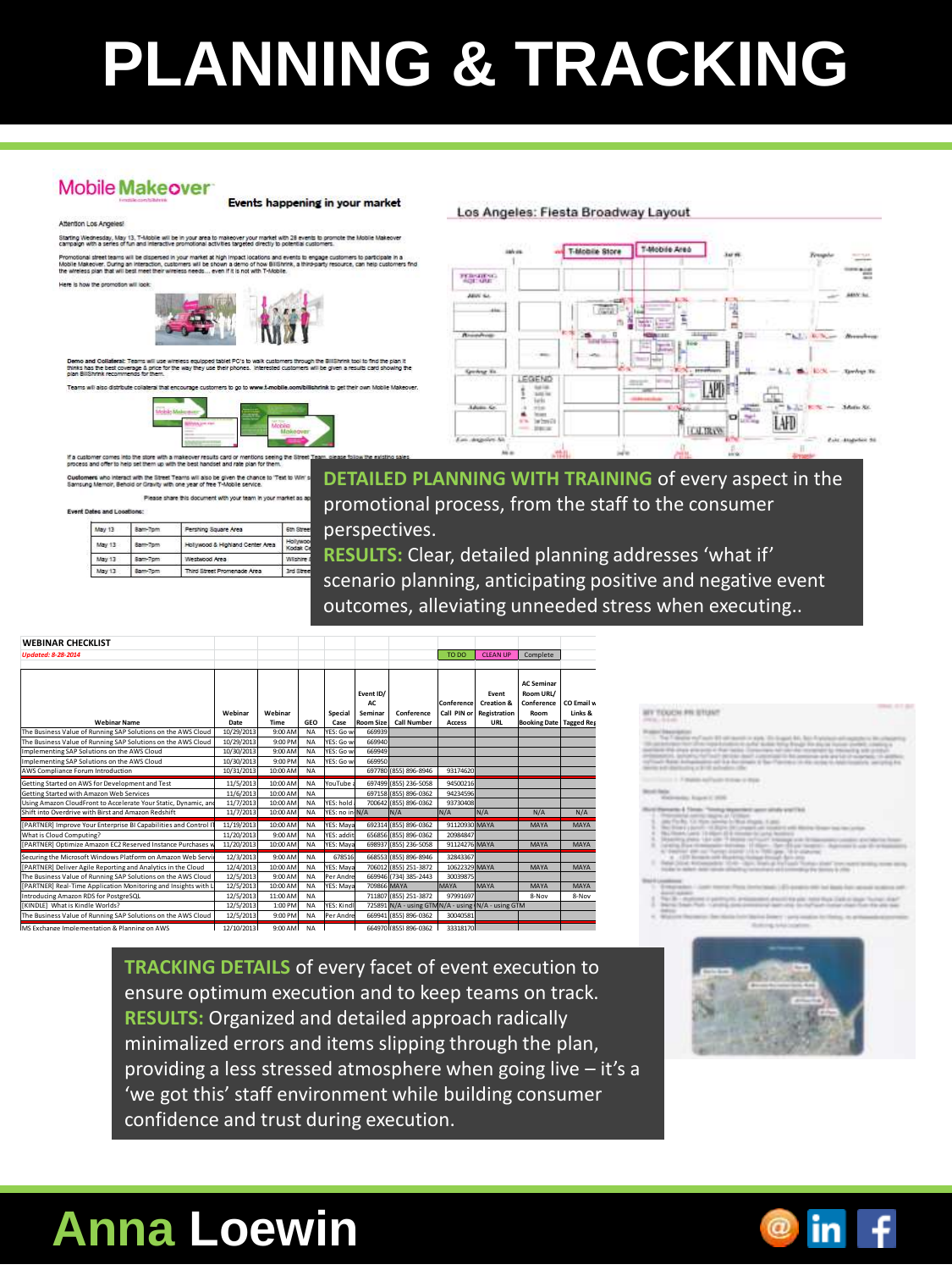## **GO LIVE!**

Mobile Makegyer

**CAPTURING THE MOMENT,** seeing hard work pay off – it's the fun side of events, witnessing exchanges and learning from activities. **RESULTS:** Capturing execution is used for reporting, learning more about target demographics, and program changes, if needed.







San Francisco Chinese New Year 2009









## **Anna Loewin**

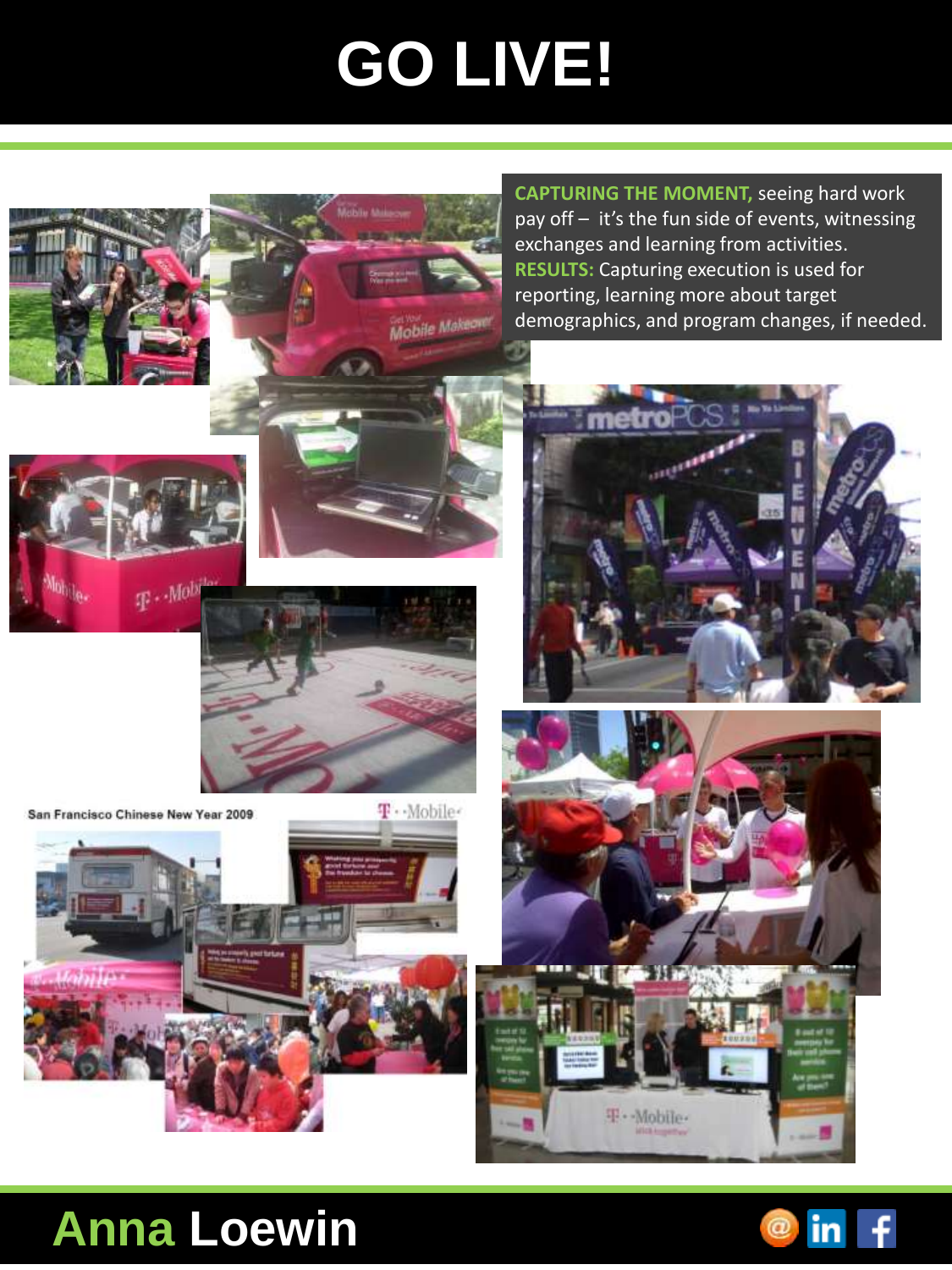## **PROMOTIONAL TEAMS**







**ACTIVE, HELPFUL ENGAGEMENTS** inviting consumers in – engaging beyond simple branding, to the level of 'what's in it for me' participation.

**RESULTS:** Hiring excited, happy, multi-lingual promotional staff and providing "help" tools that invite consumer participation, increases event participation, equating to greater trust, consideration and activation.





### **Anna Loewin**

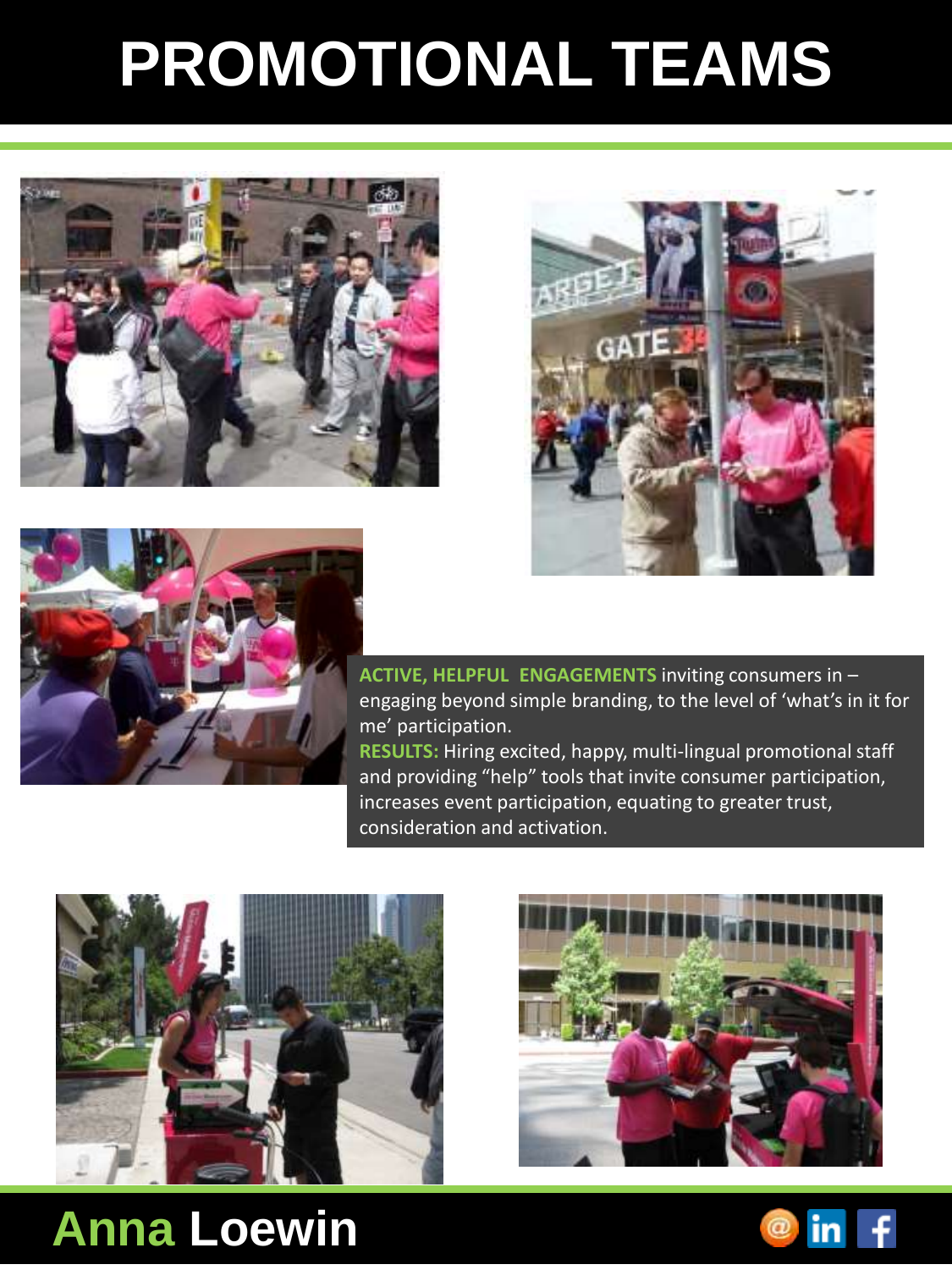## **MERCHANDISING**

#### T-Mobile 4G Field Flements

- . Each location will have a Retail/Demo tent and a custom T-Mobile Magenta 4G succer field.
- . White event tents will house our retail staff and brand archassadors demoing 4G devices and distributing premium items.
- . Brand ambassadors will run through various drills and games on the 4G field. Activities will robite each hour
	- Drifts and games will be protect on one field schedule.



**DESIGN FOR EVENT ENGAGEMENT**, in addition to simple branding, to attract attention and invite active participation.

**RESULTS:** Evaluate cost-effective means to reach event targets with tools, games and other interactive media that increase consumer's time spent at events = more time to engage, ask questions and promote.





### **Anna Loewin**



May 12, 2001

Mobile Makeov